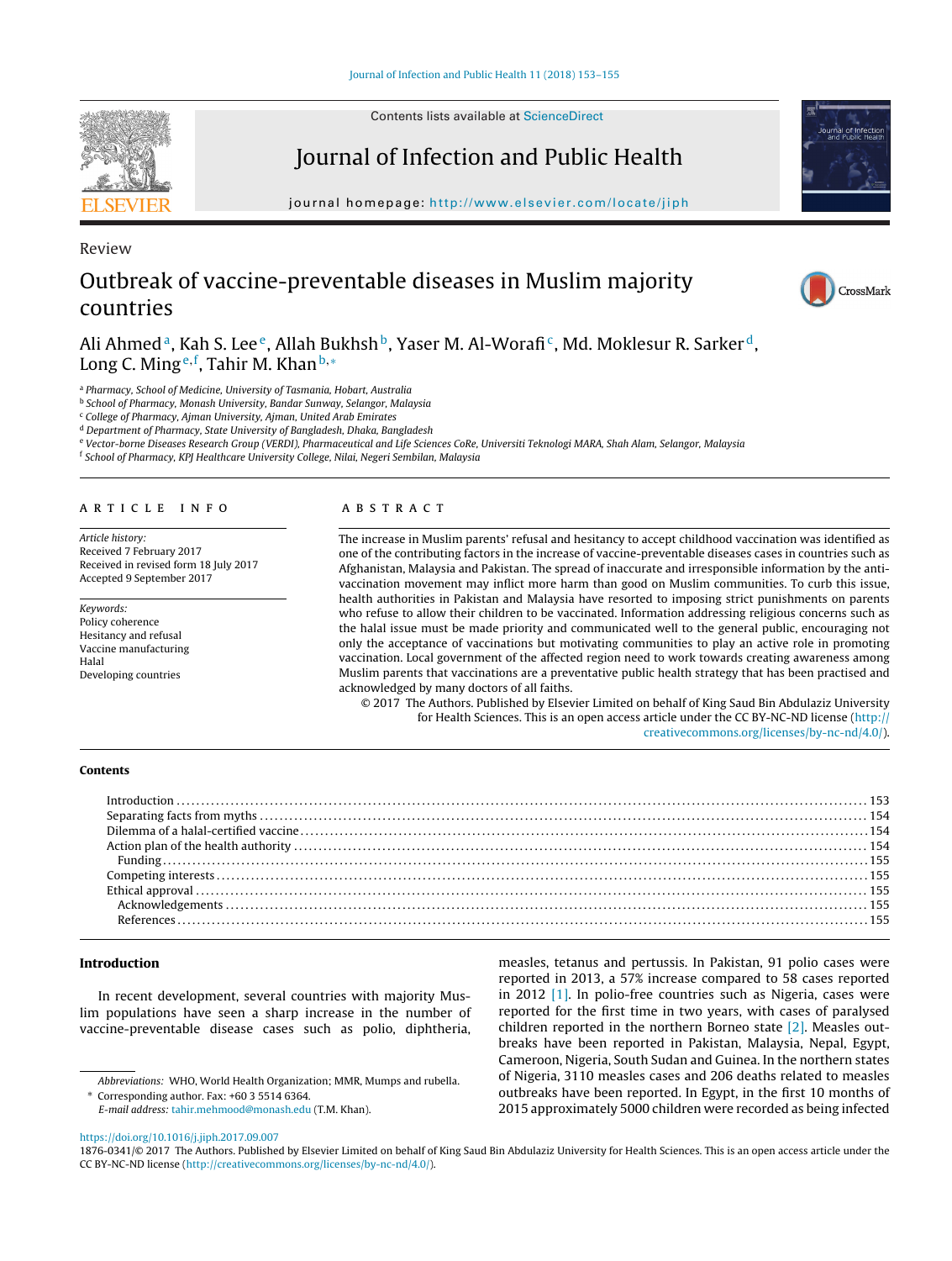with measles. Similarly, Malaysia measles cases have been reported to increase from 197 cases (2015) to 873 cases in June 2016 [\[3\].](#page-2-0)

# **Separating facts from myths**

The increase in parents' refusal and hesitancy to accept childhood vaccination, especially among the more educated parents, was identified as one of the contributing factors in the increase of vaccine-preventable diseases cases. In Malaysia, the number of parents who refused to get their children vaccinated has almost increased three-fold, from 470 cases in 2013 to 1054 cases as of May 2015 [\[4\].](#page-2-0) In Selangor state the vaccine rejection cases raised from 637 (2013) to 1541 (2016) [\[5\],](#page-2-0) a similar high trend of immunization rejection by parents was reported in Pahang state of Malaysia, where 178 refusal cases were reported in 2016 as compared to 84 in 2014 [\[6\].](#page-2-0) In Saudi Arabia, more than 80% of parents refused to give authorization to get their children vaccinated with influenza vaccine [\[7\].](#page-2-0) This phenomenon of vaccine refusal and its association with vaccine preventable diseases has also been recently reported in developed countries like United States, where approximately 70% non-vaccinated measles cases were vaccine eligible and religious concerns were a major reason [\[8\].](#page-2-0) In Malaysia, it was due to the misconception of parents towards the use of vaccines. It is viral on social media with news claiming that the vaccine is a plot to weaken Muslims, reinforcing the suspicion and mistrust of vaccines by parents  $[9,10]$ . Some wild speculation even suggests that vaccines are ploys intended to transmit diseases to non-Western communities [\[10\].](#page-2-0) Such belief gained more traction when a celebrity singer with a huge following in Malaysia and Indonesia openly declared his support for an anti-vaccination stance, posting "Allah is all powerful, vaccines have no power" on social media [\[10\].](#page-2-0) The spread of inaccurate and irresponsible information by the anti-vaccination movement may inflict more harm than good on Muslim communities.

# **Dilemma of a halal-certified vaccine**

Islamic law (hukm) prohibits the use of medicines or ingredients from haram sources; namely ingredients containing pig and its derivatives are not permissible. Narrated by Abu al-Darda from Book of Medicine (Kitab Al-Tibb) in Chapter 11,

"The Prophet said: Allah has sent down both the disease and the cure, and He has appointed a cure for every disease, so treat yourselves medically, but use nothing unlawful."

Parents believed that vaccines are contaminated with DNA from pigs, making the vaccines not permissible, or haram for Muslim families. Likewise, there have not been any halal-certified vaccines available globally. In Muslim majority countries such as Malaysia, studies have found that the halal status of vaccine is the most vital factor in considering whether to accept it or not [\[11,12\].](#page-2-0)

However, in cases of dire (Arabic language termed as dorurah) and necessary circumstances which are recognised by the Islamic law (Shariah law), necessity overrules prohibitions. In circumstances where no available halal sources or options are effective in treating the disease, the hukm becomes permissible (termed harus in Arabic), for instance in vaccination. The Fatwa Council in Malaysia and internationally have ruled that vaccination is permissible for the purpose of treatment and prevention, and refusing vaccinations will result in greater harm. In addition, the European Council of Fatwa and Research rules that if the amount of porcine sources is insignificant, almost negligible in the vaccine, then it is too small to make any difference  $[13]$ . In addition, the World Health Organization (WHO) for the Eastern Mediterranean reported that porcine sources have been altered sufficiently into another substance, changed in characteristics and changed from impure substances into pure substances that are permissible for observant Muslims [\[14\].](#page-2-0)

Recently, the Malaysia Halal Industry Development Corporation, in collaboration with a Saudi Arabian private startup, is building the world's first halal vaccine facility, which is expected to be operational in early 2018  $[15]$ . It is important to ponder upon if the vaccine is cost-effective and able to reach a production capacity that could meet the demand of the Muslim population. Ethically it is not acceptable to promulgate the use of halal vaccine yet the manufacturers are not able to produce sufficient quantity of this life-saving drug.

# **Action plan of the health authority**

Authorities in some countries have resorted to imposing strict punishments on parents who refuse to allow their children to be vaccinated. For example in north-west Pakistan, parents have been jailed for refusing to give permission for their children to get polio vaccines, on charges of endangering public security [\[16\].](#page-2-0) The Malaysian government issued a press statement warning parents who refuse vaccinations for their children are placing those children's health at risk and possibly leading to an outbreak of an infectious disease. In fact, the Malaysian government regards it as a form of child neglect, and it is an offence punishable under the Child Act 2001, with those found guilty facing a possible fine of up to 20,000 Malaysian currency Ringgit (equivalent to 5000 USD) or a jail term of up to 10 years, or both. In fact, parents can expect heavier penalties in the coming months as amendments to Section 31 of the Child Act have been passed by the Parliament in May 2016, pending official publication [\[17\].](#page-2-0) Meanwhile, the 'No Jab, No Pay' law in Australia, effective since 1 January 2016, prevents parents who refuse vaccines from claiming childcare benefits [\[18\].](#page-2-0)

Heeding the calls by the civil society to make vaccinations mandatory in Malaysia, the Ministry of Health has proposed to the Education Ministry to impose mandatory vaccinations to all school children. Currently, vaccination is not compulsory nor a requirement for school entry. The Ministry of Health provides a school-based immunisation programme through a comprehensive School Health Programme along with health education, health examination, treatment of minor ailments and dental health services  $[19]$ . The proposal will also bring forward the first and second doses of the measles, mumps and rubella (MMR) vaccine to 12 months and 9 months respectively, from the current 12 months and seven years. Children in the state of Sabah and Sarawak will be required to have their first dose of measles vaccine at six months (Sabah) and vaccination against Japanese Encephalitis at ten months (Sarawak) [\[20\].](#page-2-0) The hefty punishment in the Child Act 2001 for parents who refuse vaccinations for their children cannot be effectively enforced if vaccination is non-mandatory. In the absence of a mandatory vaccination ruling, prosecutors will face an uphill task to prove the element of child neglect in court.

Nevertheless, mandatory vaccination and punishment are ineffective in encouraging parents to vaccinate their children without extensive public education. The role of the media in disseminating inaccurate and anti-vaccination information, particularly on websites and social media, was found to be more powerful than pro-vaccination information  $[21]$ . Such unfounded ideology has slowly spread and been adopted by various Muslim communities around the world. Therefore, it is imperative for the relevant authorities to constantly educate the general public in order to promote awareness and to prevent inaccurate information from being spread. Information addressing religious concerns such as the halal issue must be made priority and communicated well to the relevant communities, encouraging not only the acceptance of